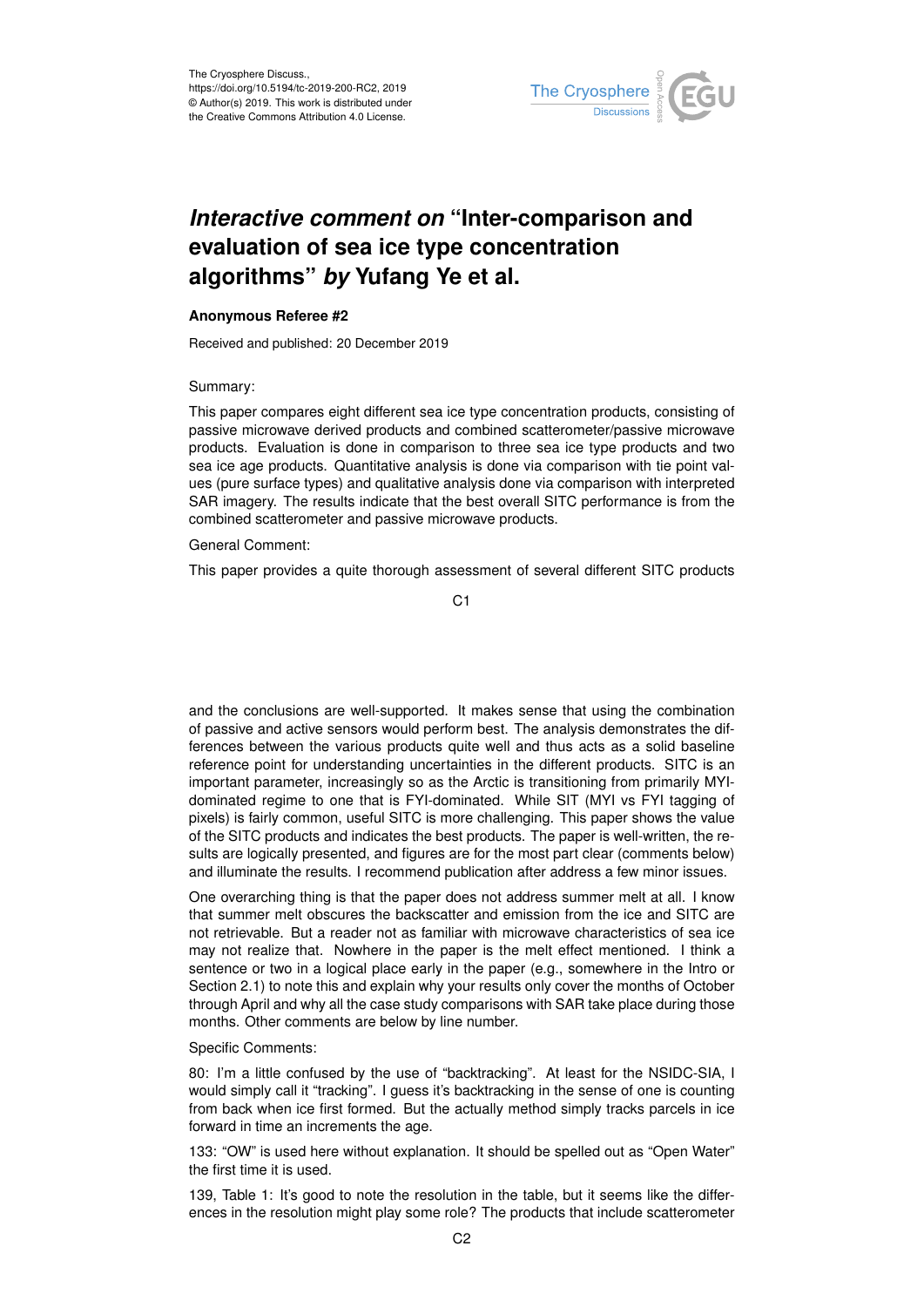data perform the best, but these are also the products and double the spatial resolution. So, there is the question of whether the scatterometer input is what performs better or if it is the better resolution? I actually think it is largely the inclusion of backscatter as another source of information, with better resolution probably being fairly minimal. However, better resolution may have some effect and I think this is worth acknowledging as a potential (small) contributor.

157: This a pet peeve of mine, but I don't like the use of "proof" in science papers. Science is always provisions, subject to further data or evidence. In particularly "concrete proof" here is much stronger than warranted. I would suggest "concrete evidence" or something similar. This occurs elsewhere (as I point out below, but I may have missed some).

179: "It can be seen. . ." add "in Figures 4 and 5"

181: Typo "NSIDC"

218: "sets of ice pixels" sounds odd to me. Maybe "regions of interest"?

Figures 6-8: These are nice and I like how you see the year-to-year variation. But it does crowd things. I would change these figures, but I might suggest adding a figure (or figures) that show an average seasonal cycle from all the years. Then you could have a plot that is just October-April and it would be easier to see the differences between the products. I realize that characteristics vary between years, but still I think an average seasonal cycle might make it easier to distinguish the major features of the various products.

Table 4: What do the bolded numbers indicate?

Figure 9: I wonder if maybe instead of grouping the 8 products by 5% bins, group the concentrations by the product. Either way there are 8 categories. But I think having all of the % bins together for each product would be clearer. I find myself trying to read the different % bins of each product and that's difficult to do as they are plotted. I might

C3

also be careful about the colors – there may well be color blindness issues with the color palette used.

269: Another "proof", suggest "evidence" instead.

275ff: This is really nicely done – the figures look great and overall everything is quite clear. The main question here is who is interpreting the SAR imagery and how? SAR sea ice imagery can be quite difficult to interpret in some cases and the backscatter characteristics can vary for different ice types. This is why usually interpretation is done at ice charting centers by expert trained analysts. I don't disagree with the interpretation, but I'm not an expert in SAR sea ice imagery. So, I just wonder who interpreted the images and what is the basis for their interpretation. There are sometimes "analyzed" SAR imagery done at ice charting centers – i.e., imagery with outlines of different ice types drawn in by analysts. This would be ideal, but I don't think such annotated imagery is generally available. Again, I think the approach is fine and the interpretation seems reasonable, but I'd like a little more detail on the basis for the interpretation. Otherwise, it sounds a bit "hand-wavy".

Figures 10-15: As note, overall these figures are very nice. The one thing a little hard to discern is the SAR images. Is there a way to increase the contrast on the images? It's hard to distinguish some of the subtleties in the grey scale for some of the regions discussed. The other thing a little hard to see is the wind vectors. They're quite small and thin.

275ff: As noted above, the fact that retrievals are not possible during summer is not stated in the paper. And Figures 10-15 are between October and April to avoid the melt issue. One question is how "close" to the "shoulder" season can one go? I guess once melt appears in the signal, you lose ice type information. But the exact timing depends on location and local conditions. For example, the Fram Strait example, on March 1, seems like it could (if conditions were right) cause surface melt, though in this case the winds are from the north. But temperatures do appear to be approaching 0 C near the